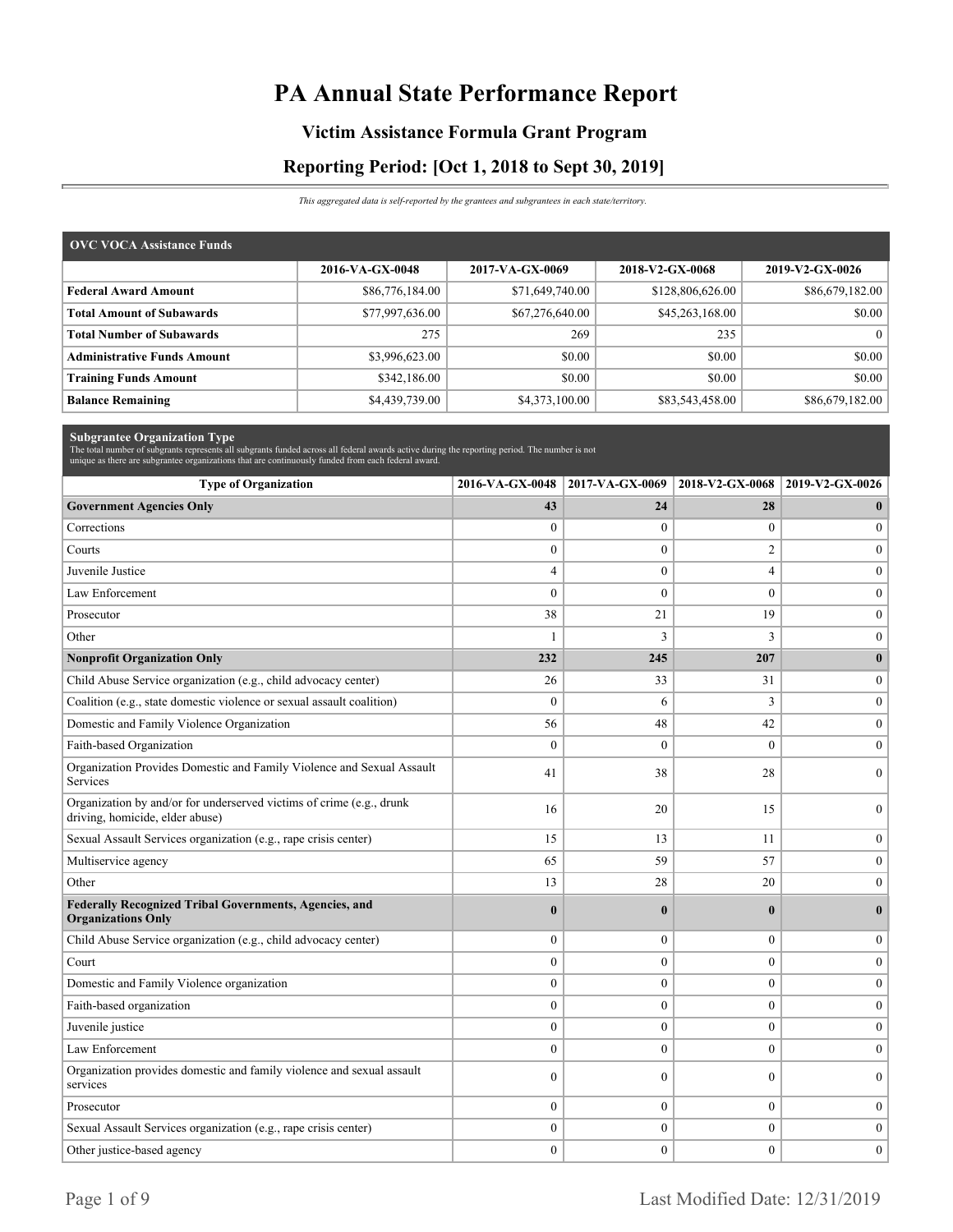## Office for Victims of Crime - Performance Measurement Tool ( PMT )

| Other agency that is NOT justice-based (e.g., human services, health,<br>education)                     |     |     |              |  |
|---------------------------------------------------------------------------------------------------------|-----|-----|--------------|--|
| Organization by and/or for a specific traditionally underserved community                               |     |     |              |  |
| Organization by and/or for underserved victims of crime (e.g., drunk<br>driving, homicide, elder abuse) |     |     |              |  |
| Other                                                                                                   | 0   |     |              |  |
| <b>Campus Organizations Only</b>                                                                        |     |     | $\mathbf{0}$ |  |
| Campus-based victims services                                                                           |     |     |              |  |
| Law enforcement                                                                                         |     |     |              |  |
| Physical or mental health service program                                                               |     |     |              |  |
| Other                                                                                                   |     |     |              |  |
| <b>Total Number of Subawards</b>                                                                        | 275 | 269 | 235          |  |

\*This number is not unique across fiscal years as there are subgrantee organizations that are funded from multiple federal awards.

| <b>Subaward Purpose</b><br>A single SAR can select multiple purposes. Numbers are not unique |                 |                 |                   |                   |
|----------------------------------------------------------------------------------------------|-----------------|-----------------|-------------------|-------------------|
|                                                                                              | 2016-VA-GX-0048 | 2017-VA-GX-0069 | $2018-V2-GX-0068$ | $2019-V2-GX-0026$ |
| A. Continue a VOCA-funded victim project funded in a previous year                           | 185             | 128             | 200               |                   |
| B. Expand or enhance an existing project not funded by VOCA in the<br>previous year          | 59              | 144             | 73                |                   |
| C. Start up a new victim services project                                                    | 34              | 27              |                   |                   |
| D. Start up a new Native American victim services project                                    |                 |                 |                   |                   |
| E. Expand or enhance an existing Native American project                                     |                 |                 |                   |                   |

| VOCA and Match Funds<br>A single SAR can select multiple service types. Numbers are not unique |                 |                 |                 |                 |
|------------------------------------------------------------------------------------------------|-----------------|-----------------|-----------------|-----------------|
|                                                                                                | 2016-VA-GX-0048 | 2017-VA-GX-0069 | 2018-V2-GX-0068 | 2019-V2-GX-0026 |
| A.INFORMATION & REFERRAL                                                                       | 192             | 107             | 203             |                 |
| B.PERSONAL ADVOCACY/ACCOMPANIMENT                                                              | 180             | 96              | 203             | 0               |
| C.EMOTIONAL SUPPORT OR SAFETY SERVICES                                                         | 177             | 86              | 152             | $\Omega$        |
| <b>D.SHELTER/HOUSING SERVICES</b>                                                              | 62              | 38              | 65              | $\theta$        |
| E.CRIMINAL/CIVIL JUSTICE SYSTEM ASSISTANCE                                                     | 191             | 75              | 149             | $\Omega$        |
| F. ASSISTANCE IN FILING COMPENSATION CLAIMS                                                    | 227             | 115             | 234             | $\Omega$        |

| <b>Priority and Underserved Requirements</b> |                 |                 |                 |                 |
|----------------------------------------------|-----------------|-----------------|-----------------|-----------------|
| <b>Priority Area</b>                         | 2016-VA-GX-0048 | 2017-VA-GX-0069 | 2018-V2-GX-0068 | 2019-V2-GX-0026 |
| <b>Child Abuse</b>                           |                 |                 |                 |                 |
| <b>Total Amount</b>                          | \$5,502,765.00  | \$12,559,031.00 | \$8,341,209.00  | \$0.00          |
| % of Total Federal Award                     | $6.00\%$        | 18.00 %         | $6.00\%$        |                 |
| <b>Domestic and Family Violence</b>          |                 |                 |                 |                 |
| Total Amount                                 | \$11,801,327.00 | \$24,096,919.00 | \$14,078,325.00 | \$0.00          |
| % of Total Federal Award                     | 14.00 %         | 34.00 %         | 11.00 %         |                 |
| <b>Sexual Assault</b>                        |                 |                 |                 |                 |
| <b>Total Amount</b>                          | \$3,141,356.00  | \$4,589,696.00  | \$3,849,833.00  | \$0.00          |
| % of Total Federal Award                     | $4.00\%$        | $6.00\%$        | $3.00\%$        |                 |
| <b>Underserved</b>                           |                 |                 |                 |                 |
| <b>Total Amount</b>                          | \$13,724,264.00 | \$22,770,602.00 | \$12,964,503.00 | \$0.00          |
| % of Total Federal Award                     | 16.00 %         | 32.00 %         | $10.00\%$       |                 |

| <b>Budget and Staffing</b>                                                             |         |                                                                 |      |  |
|----------------------------------------------------------------------------------------|---------|-----------------------------------------------------------------|------|--|
| <b>Staffing Information</b>                                                            |         | 2016-VA-GX-0048 2017-VA-GX-0069 2018-V2-GX-0068 2019-V2-GX-0026 |      |  |
| Total number of paid staff for all subgrantee victimization program and/or<br>services | 3847.13 | 1269                                                            | 1405 |  |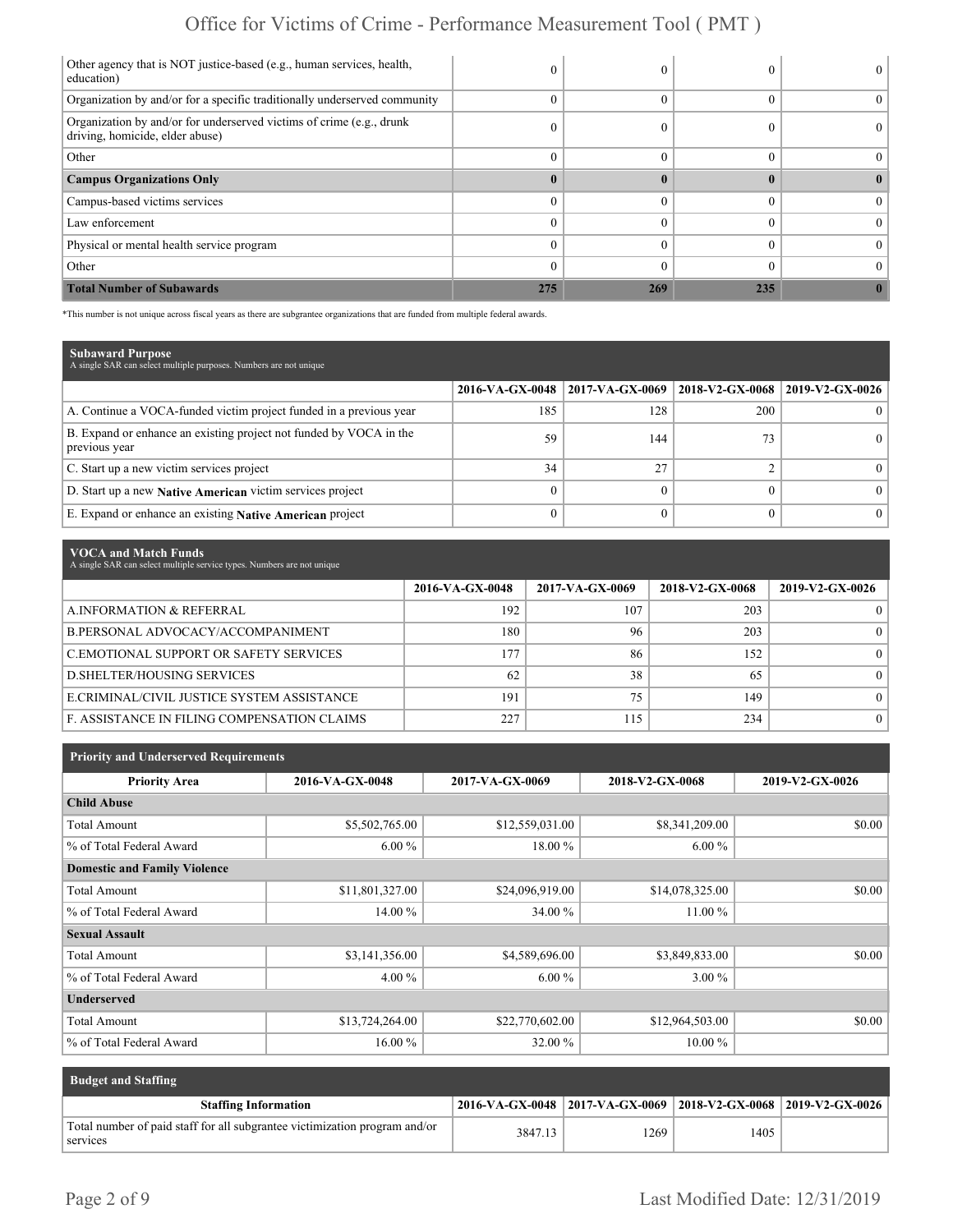## Office for Victims of Crime - Performance Measurement Tool ( PMT )

| Number of staff hours funded through this VOCA award (plus match) for<br>subgrantee's victimization programs and/or services                   | 90907.802  | 690800 | 300336 |  |
|------------------------------------------------------------------------------------------------------------------------------------------------|------------|--------|--------|--|
| Total number of volunteer staff supporting the work of this VOCA award<br>(plus match) for subgrantee's victimization programs and/or services | 357.843    | 477    | 390    |  |
| Number of volunteer hours supporting the work of this VOCA award (plus<br>match) for subgrantee's victimization programs and/or services       | 1213010.58 | 664025 | 10256  |  |

### **AGGREGATED SUBGRANTEE PERFORMANCE MEASURE DATA**

| <b>Victimization Type</b>                                                               |                                                                                    |                                  |                                  |                                  |                                  |                                                                 |
|-----------------------------------------------------------------------------------------|------------------------------------------------------------------------------------|----------------------------------|----------------------------------|----------------------------------|----------------------------------|-----------------------------------------------------------------|
|                                                                                         |                                                                                    |                                  |                                  |                                  |                                  | Number of Individuals Who Actually Received Services Based on a |
| <b>Victimization Type</b>                                                               | <b>Number of Subgrantees Indicating</b><br><b>Intent to Serve This Victim Type</b> |                                  |                                  | <b>Presenting Victimization</b>  |                                  |                                                                 |
|                                                                                         |                                                                                    | <b>Ouarter 1</b><br><b>Total</b> | <b>Ouarter 2</b><br><b>Total</b> | <b>Ouarter 3</b><br><b>Total</b> | <b>Ouarter 4</b><br><b>Total</b> | Per Ouarter<br>Average                                          |
| Adult Physical Assault (includes Aggravated and<br>Simple Assault)                      | $\mathbf{1}$                                                                       | 14172                            | 8828                             | 9039                             | 8523                             | 10140                                                           |
| <b>Adult Sexual Assault</b>                                                             | 306                                                                                | 6665                             | 6042                             | 6400                             | 5324                             | 6107                                                            |
| Adults Sexually Abused/Assaulted as Children                                            | 262                                                                                | 1824                             | 1702                             | 1719                             | 1338                             | 1645                                                            |
| Arson                                                                                   | 154                                                                                | 297                              | 283                              | 212                              | 171                              | 240                                                             |
| Bullying (Verbal, Cyber or Physical)                                                    | 122                                                                                | 191                              | 370                              | 277                              | 210                              | 262                                                             |
| Burglary                                                                                | 182                                                                                | 4053                             | 2969                             | 2828                             | 2425                             | 3068                                                            |
| Child Physical Abuse or Neglect                                                         | $\overline{2}$                                                                     | 3765                             | 4251                             | 4875                             | 3900                             | 4197                                                            |
| Child Pornography                                                                       | 106                                                                                | 173                              | 161                              | 157                              | 106                              | 149                                                             |
| Child Sexual Abuse/Assault                                                              | 4                                                                                  | 10961                            | 11185                            | 12052                            | 10458                            | 11164                                                           |
| Domestic and/or Family Violence                                                         | 51                                                                                 | 32098                            | 33865                            | 35588                            | 32977                            | 33632                                                           |
| <b>DUI/DWI</b> Incidents                                                                | $\mathbf{1}$                                                                       | 2554                             | 1942                             | 2004                             | 1599                             | 2024                                                            |
| Elder Abuse or Neglect                                                                  | 5                                                                                  | 432                              | 589                              | 852                              | 811                              | 671                                                             |
| Hate Crime: Racial/Religious/Gender/ Sexual<br>Orientation/Other (Explanation Required) | 99                                                                                 | 60                               | 70                               | 63                               | 43                               | 59                                                              |
| Human Trafficking: Labor                                                                | 190                                                                                | 110                              | 168                              | 124                              | 124                              | 131                                                             |
| Human Trafficking: Sex                                                                  | $\mathbf{1}$                                                                       | 171                              | 228                              | 193                              | 136                              | 182                                                             |
| Identity Theft/Fraud/Financial Crime                                                    | 182                                                                                | 1593                             | 1513                             | 1448                             | 1330                             | 1471                                                            |
| Kidnapping (non-custodial)                                                              | 81                                                                                 | 75                               | 78                               | 79                               | 84                               | 79                                                              |
| Kidnapping (custodial)                                                                  | 81                                                                                 | 16                               | 37                               | 32                               | 26                               | 27                                                              |
| Mass Violence (Domestic/International)                                                  | 44                                                                                 | 9                                | 36                               | 91                               | 46                               | 45                                                              |
| Other Vehicular Victimization (e.g., Hit and Run)                                       | 164                                                                                | 1546                             | 1233                             | 1158                             | 896                              | 1208                                                            |
| Robbery                                                                                 | 202                                                                                | 3114                             | 2737                             | 2298                             | 1855                             | 2501                                                            |
| Stalking/Harassment                                                                     | 283                                                                                | 1526                             | 1770                             | 2087                             | 1394                             | 1694                                                            |
| Survivors of Homicide Victims                                                           | 5                                                                                  | 5495                             | 4634                             | 3769                             | 3054                             | 4238                                                            |
| Teen Dating Victimization                                                               | 271                                                                                | 341                              | 368                              | 367                              | 191                              | 316                                                             |
| Terrorism (Domestic/International)                                                      | 52                                                                                 | 5                                | 11                               | 10                               | 11                               | 9                                                               |
| Other                                                                                   | 84                                                                                 | 14356                            | 10994                            | 11611                            | 8122                             | 11270                                                           |

#### **Special Classifications of Individuals**

| <b>Special Classifications of Individuals</b>           | <b>Number of Individuals Self Reporting a Special Classification</b> |                        |                 |                        |                     |
|---------------------------------------------------------|----------------------------------------------------------------------|------------------------|-----------------|------------------------|---------------------|
|                                                         | <b>Ouarter 1 Total</b>                                               | <b>Ouarter 2 Total</b> | Quarter 3 Total | <b>Ouarter 4 Total</b> | Per Quarter Average |
| Deaf/Hard of Hearing                                    | 371                                                                  | 332                    | 397             | 475                    | 956                 |
| Homeless                                                | 3221                                                                 | 2870                   | 3363            | 3784                   | 9552                |
| Immigrants/Refugees/Asylum Seekers                      | 1606                                                                 | 1638                   | 1369            | 1241                   | 3739                |
| <b>LGBTO</b>                                            | 813                                                                  | 891                    | 1053            | 980                    | 2267                |
| Veterans                                                | 405                                                                  | 355                    | 381             | 718                    | 1125                |
| Victims with Disabilities: Cognitive/ Physical / Mental | 5633                                                                 | 5236                   | 5914            | 5755                   | 16055               |
| Victims with Limited English Proficiency                | 2271                                                                 | 2362                   | 2020            | 1710                   | 5786                |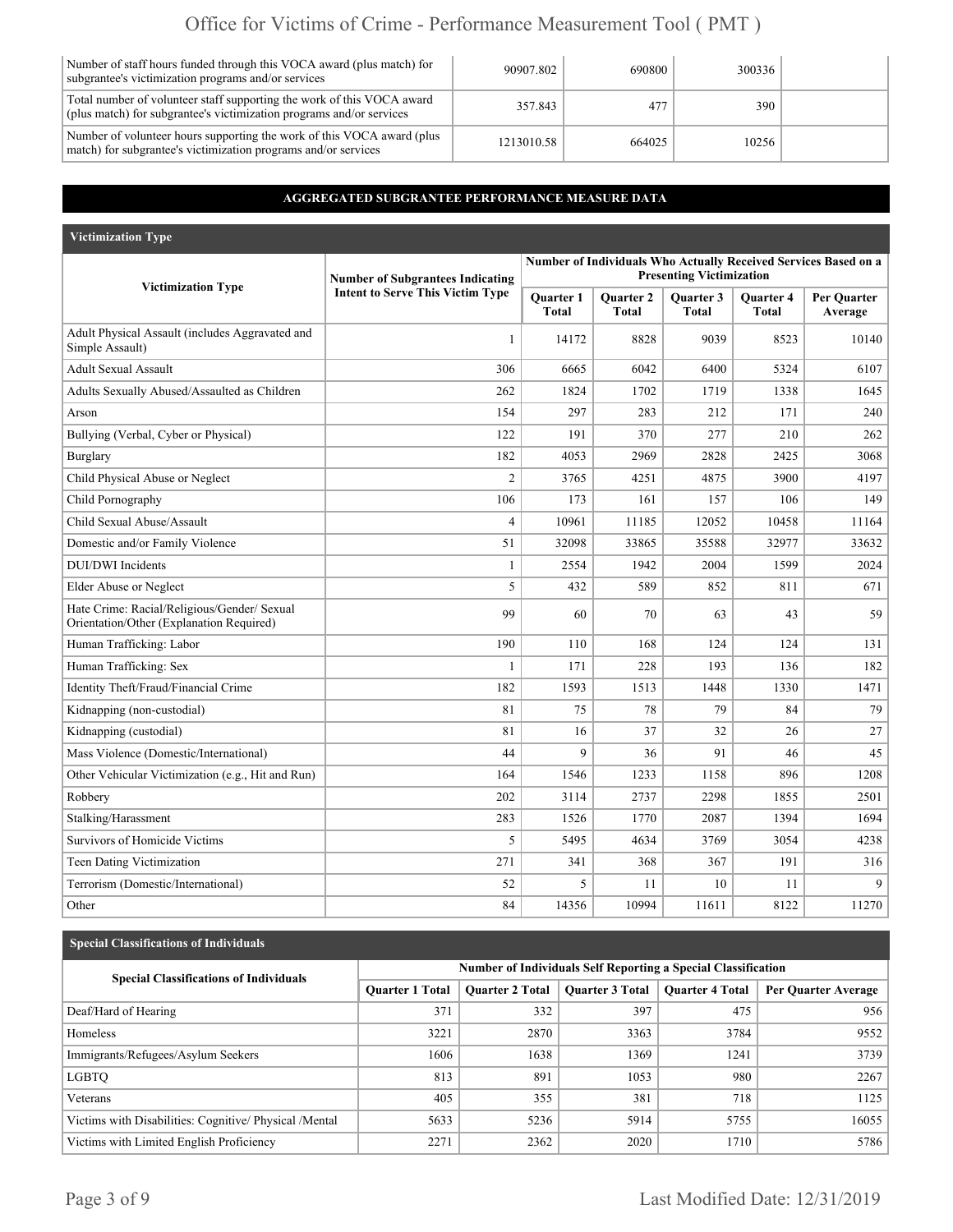### Office for Victims of Crime - Performance Measurement Tool ( PMT )

| Other                                                                                                                     |  | $\Omega$      |         |  |  |
|---------------------------------------------------------------------------------------------------------------------------|--|---------------|---------|--|--|
| <b>General Award Information</b>                                                                                          |  |               |         |  |  |
| <b>Activities Conducted at the Subgrantee Level</b>                                                                       |  | <b>Number</b> | Percent |  |  |
| Total number of individuals who received services during the Fiscal Year.                                                 |  |               |         |  |  |
| Total number of anonymous contacts who received services during the Fiscal Year                                           |  |               |         |  |  |
| Number of new individuals who received services from your state for the first time during the Fiscal Year.                |  |               |         |  |  |
| Of the clients who received services, how many presented with more than one type of victimization during the Fiscal Year? |  |               |         |  |  |
| Number of individuals assisted with a victim compensation application during the Fiscal Year.                             |  |               | 9518    |  |  |

| Demographics                                         |                |            |
|------------------------------------------------------|----------------|------------|
| Demographic Characteristic of New Individuals Served | <b>Number</b>  | Percent    |
| Race/Ethinicity                                      |                |            |
| American Indian or Alaska Native                     | 308            | $0.12 \%$  |
| Asian                                                | 2142           | $0.82 \%$  |
| <b>Black or African American</b>                     | 42859          | 16.42 %    |
| Hispanic or Latino                                   | 16043          | $6.15 \%$  |
| Native Hawaiian or Other Pacific Islander            | 297            | $0.11\%$   |
| White Non-Latino or Caucasian                        | 106884         | 40.95 %    |
| Some Other Race                                      | 2864           | $1.10 \%$  |
| Multiple Races                                       | 5304           | 2.03 %     |
| Not Reported                                         | 84327          | 32.31 %    |
| Not Tracked                                          | $\overline{0}$ | $0.00\,\%$ |
| <b>Race/Ethnicity Total</b>                          | 261028         |            |
| <b>Gender Identity</b>                               |                |            |
| Male                                                 | 64046          | 24.54 %    |
| Female                                               | 170364         | 65.27%     |
| Other                                                | 425            | $0.16\%$   |
| Not Reported                                         | 26193          | $10.03\%$  |
| Not Tracked                                          | $\theta$       | $0.00\%$   |
| <b>Gender Total</b>                                  | 261028         |            |
| Age                                                  |                |            |
| Age 0-12                                             | 22976          | $8.80\,\%$ |
| Age 13-17                                            | 15037          | 5.76 %     |
| Age 18-24                                            | 23040          | 8.83 %     |
| Age 25-59                                            | 136328         | 52.23 %    |
| Age 60 and Older                                     | 19662          | 7.53 %     |
| Not Reported                                         | 43985          | 16.85 %    |
| Not Tracked                                          | $\theta$       | $0.00\,\%$ |
| <b>Age Total</b>                                     | 261028         |            |

| <b>Direct Services</b> |                                 |                                                                              |                                                        |                                                                           |                                       |  |  |  |
|------------------------|---------------------------------|------------------------------------------------------------------------------|--------------------------------------------------------|---------------------------------------------------------------------------|---------------------------------------|--|--|--|
|                        | <b>Service Area</b>             | # of Subgrantees That<br><b>Provided Services in</b><br><b>This Category</b> | # of Individuals/Contacts<br><b>Receiving Services</b> | <b>Specific Service</b>                                                   | <b>Frequency of</b><br><b>Service</b> |  |  |  |
|                        |                                 |                                                                              |                                                        | Enter the number of times services were provided in each<br>subcategory.  | $\theta$                              |  |  |  |
|                        |                                 |                                                                              |                                                        | A1. Information about the criminal justice process                        | 104107                                |  |  |  |
|                        | A. Information $\&$<br>Referral | 169                                                                          | 193567                                                 | A2. Information about victim rights, how to obtain<br>notifications, etc. | 190201                                |  |  |  |
|                        |                                 |                                                                              |                                                        | A3. Referral to other victim service programs                             | 63624                                 |  |  |  |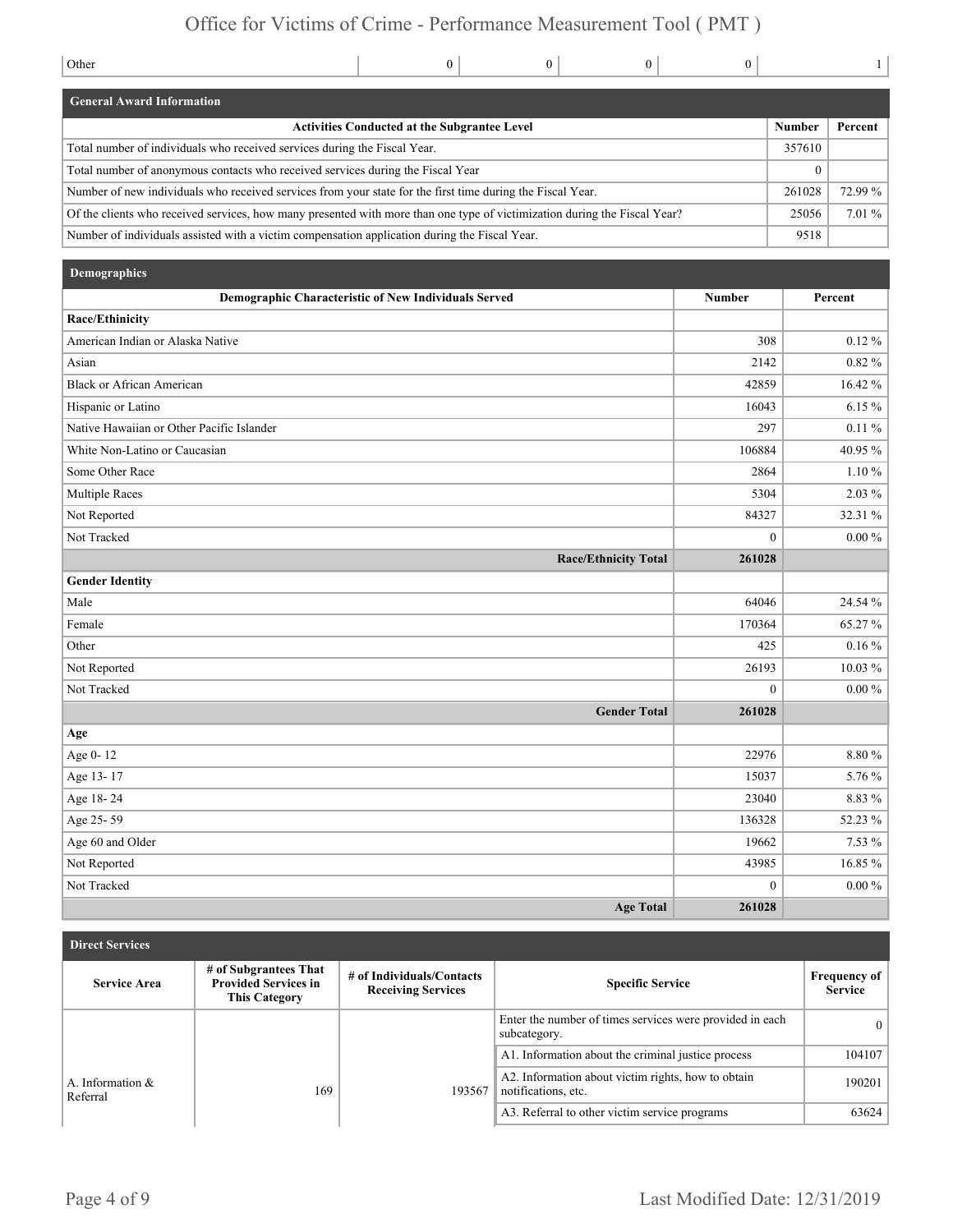|                                                   |     |        | A4. Referral to other services, supports, and resources<br>(includes legal, medical, faith-based organizations, address<br>confidentiality programs, etc.) | 81773          |
|---------------------------------------------------|-----|--------|------------------------------------------------------------------------------------------------------------------------------------------------------------|----------------|
|                                                   | 157 | 143776 | Enter the number of times services were provided in each<br>subcategory.                                                                                   | $\mathbf{0}$   |
|                                                   |     |        | B1. Victim advocacy/accompaniment to emergency<br>medical care                                                                                             | 2574           |
|                                                   |     |        | B2. Victim advocacy/accompaniment to medical forensic<br>exam                                                                                              | 2887           |
|                                                   |     |        | B3. Law enforcement interview advocacy/accompaniment                                                                                                       | 11018          |
|                                                   |     |        | B4. Individual advocacy (e.g., assistance in applying for<br>public benefits, return of personal property or effects)                                      | 445368         |
| B. Personal Advocacy/<br>Accompaniment            |     |        | B5. Performance of medical or nonmedical forensic exam<br>or interview or medical evidence collection                                                      | 8446           |
|                                                   |     |        | B6. Immigration assistance (e.g., special visas, continued<br>presence application, and other immigration relief)                                          | 4740           |
|                                                   |     |        | B7. Intervention with employer, creditor, landlord, or<br>academic institution                                                                             | 2675           |
|                                                   |     |        | B8. Child or dependent care assistance (includes<br>coordination of services)                                                                              | 1138           |
|                                                   |     |        | B9. Transportation assistance (includes coordination of<br>services)                                                                                       | 9133           |
|                                                   |     |        | B10. Interpreter services                                                                                                                                  | 2057           |
|                                                   |     |        | Enter the number of times services were provided in each<br>subcategory.                                                                                   | $\theta$       |
|                                                   | 142 | 152511 | C1. Crisis intervention (in-person, includes safety<br>planning, etc.)                                                                                     | 128838         |
|                                                   |     |        | C2. Hotline/crisis line counseling                                                                                                                         | 100497         |
| C. Emotional Support or<br><b>Safety Services</b> |     |        | C3. On-scene crisis response (e.g., community crisis<br>response)                                                                                          | 889            |
|                                                   |     |        | C4. Individual counseling                                                                                                                                  | 236604         |
|                                                   |     |        | C5. Support groups (facilitated or peer)                                                                                                                   | 45587          |
|                                                   |     |        | C6. Other Therapy (traditional, cultural, or alternative<br>healing; art, writing, or play therapy, etc.)                                                  | 48929          |
|                                                   |     |        | C7. Emergency financial assistance                                                                                                                         | 2181           |
|                                                   | 58  | 8303   | Enter the number of times services were provided in each<br>subcategory.                                                                                   | $\overline{0}$ |
| D. Shelter/Housing                                |     |        | D1. Emergency shelter or safe house                                                                                                                        | 193852         |
| Services                                          |     |        | D2. Transitional housing                                                                                                                                   | 31819          |
|                                                   |     |        | D3. Relocation assistance (includes assistance with<br>obtaining housing)                                                                                  | 916            |
|                                                   | 141 | 170102 | Enter the number of times services were provided in each<br>subcategory.                                                                                   | $\overline{0}$ |
|                                                   |     |        | E1. Notification of criminal justice events                                                                                                                | 160962         |
|                                                   |     |        | E2. Victim impact statement assistance                                                                                                                     | 23831          |
|                                                   |     |        | E3. Assistance with restitution                                                                                                                            | 30806          |
| E. Criminal/ Civil                                |     |        | E4. Civil legal assistance in obtaining protection or<br>restraining order                                                                                 | 8927           |
| Justice System<br>Assistance                      |     |        | E5. Civil legal assistance with family law issues                                                                                                          | 10406          |
|                                                   |     |        | E6. Other emergency justice-related assistance                                                                                                             | 51772          |
|                                                   |     |        | E7. Immigration assistance                                                                                                                                 | 4772           |
|                                                   |     |        | E8. Prosecution interview advocacy/accompaniment                                                                                                           | 436            |
|                                                   |     |        | E9. Law enforcement interview advocacy/accompaniment                                                                                                       | 97             |
|                                                   |     |        | E10. Criminal advocacy/accompaniment                                                                                                                       | 106118         |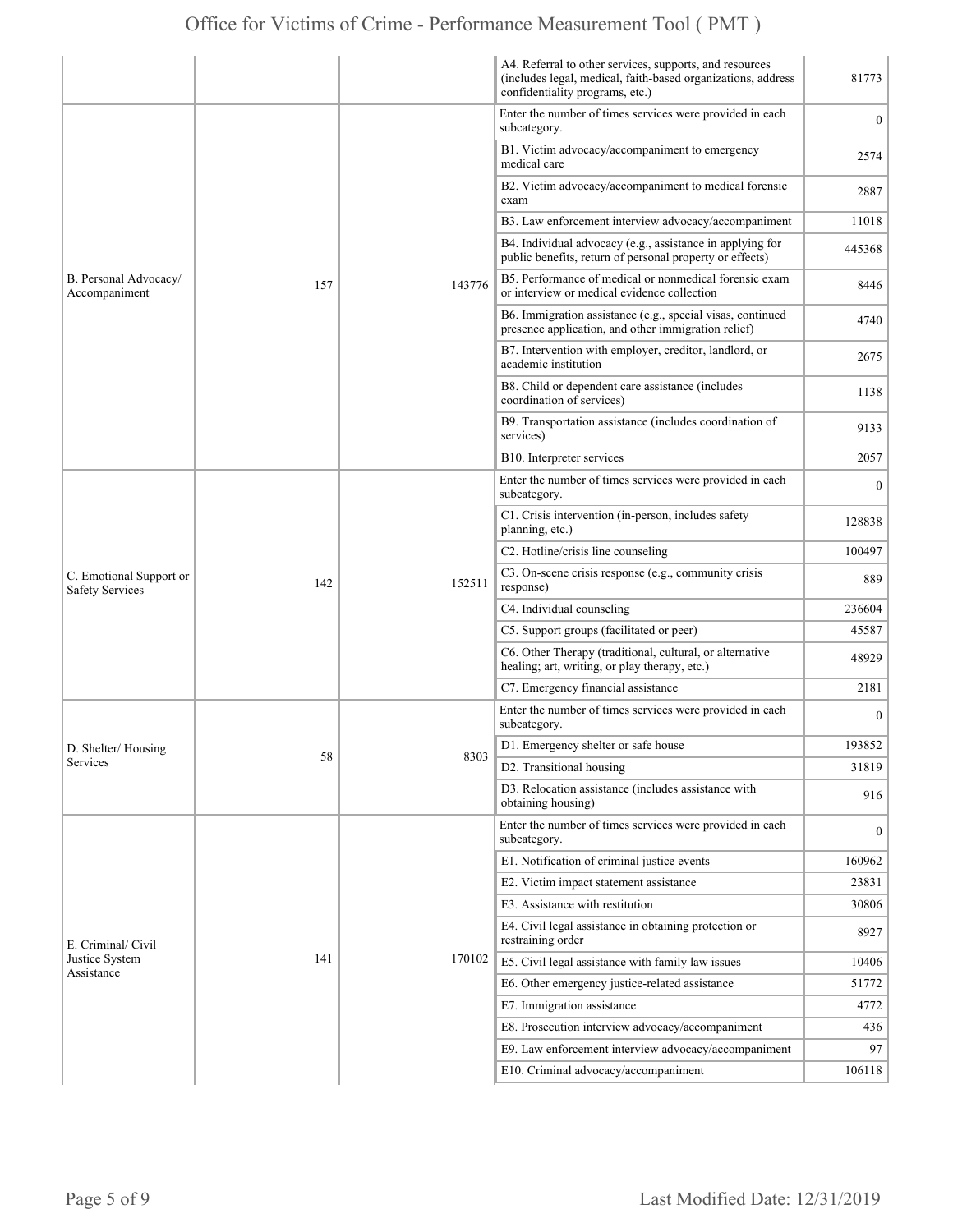E11. Other legal advice and/or counsel 3508

#### **ANNUAL QUESTIONS**

| <b>Grantee Annually Reported Questions</b>                                                                                                    |              |  |  |  |  |
|-----------------------------------------------------------------------------------------------------------------------------------------------|--------------|--|--|--|--|
| <b>Question/Option</b>                                                                                                                        | Count        |  |  |  |  |
| Were any administrative and training funds used during the reporting period?                                                                  |              |  |  |  |  |
| Yes                                                                                                                                           |              |  |  |  |  |
| N <sub>o</sub>                                                                                                                                | $\Omega$     |  |  |  |  |
| Did the administrative funds support any education activities during the reporting period?                                                    |              |  |  |  |  |
| Yes                                                                                                                                           |              |  |  |  |  |
| No                                                                                                                                            | $\theta$     |  |  |  |  |
| Number of requests received for education activities during the reporting period.                                                             |              |  |  |  |  |
| Number of people trained or attending education events during the reporting period.                                                           |              |  |  |  |  |
| Number of events conducted during the reporting period.                                                                                       | 51           |  |  |  |  |
| Did the grant support any coordination activities (e.g., with other service providers, law enforcement agencies) during the reporting period? |              |  |  |  |  |
| Yes                                                                                                                                           |              |  |  |  |  |
| No                                                                                                                                            | $\mathbf{0}$ |  |  |  |  |

#### **Describe any program or educational materials developed during the reporting period.**

The OVS staff have compiled significant resources to develop a human trafficking website, which launched on March 11, 2019. The website includes a directory of service providers, a legal directory, an explanation of victims compensation benefits, applicable state and federal laws and a resource directory for victims/survivors, service providers, medical and allied professionals and the courts/ law enforcement/prosecution. OVS surveyed all existing service providers with respect to eight (8) essential services: Housing, Emergency Financial Assistance, Case Management, Education/Vocational Assistance, Substance Abuse Treatment, Legal Assistance, Medical Services and Language Access Capabilities, to develop the Directory of Services and the Directory of Legal Services, as mandated by Act 105. The OVS thanks all the programs who so graciously cooperated during the information gathering phase of this endeavor. The website is a work in progress so programs wish to provide further information or request corrections, PCCD continues to keep the list of providers available on their website and the app up to date so that victims looking for services have the most up-to-date information.

#### **Describe any planning or training events held during the reporting period.**

A. PCCD provides a grant to the Pennsylvania District Attorney s Institute (PDAI) to carry out PCCD s statewide training project for victim service providers. PDAI coordinated three(3) training opportunities for Victim/Witness program staff in District Attorney s offices and community-based victim service agencies to enhance the quality and effectiveness of services provided to crime victims in the Commonwealth as well as fulfill obligations to provide crime victims with the rights to which they are entitled under the Crime Victims Act. B. Four Victim Services Foundational Academies were held in 2018-2019 FY. Attendance is mandatory for new victim services professionals. The foundational academy teaches them to identify and understand their roles and job responsibilities as outlined by PCCD's Consolidated Victim Service Program Standards. Topics include, but are not limited to: 1. The Role of the Victim Service Professional 2. Orienting to the Job of Victim Assistance 3. The History of Victim Services 4. The Criminal Justice System 5. The Juvenile Justice System 6. Understanding the Crisis Reaction 7. Communication Skills 8. Statewide Automated Victim Information and Notification (SAVIN) 9. Self-care C. Basic Crisis Response Training and Simulation Trainings were held by KCIT: the Basic Crisis Response Training focused how to work as a team to help people in crisis cope with the physical, behavioral and emotional reactions to trauma in the aftermath of a community crisis and Simulation Trainings focused on KCIT members maintaining their crisis response skills levels by training on different aspects of crisis intervention.

#### **Describe any program policies changed during the reporting period.**

Monitoring In 2019, OVC approved PCCD s request for an alternative monitoring plan based upon an agency risk assessment. OVS management staff create a schedule of on-site monitoring that is scheduled consistent with this approved alternative monitoring plan and the subgrantee s risk assessment as calculated using information from the Scored Risk Assessment Tool. Desk monitorings are scheduled in addition to the on-site monitoring schedule, as warranted by the individual circumstances. Training and technical assistance are also provided during the monitoring visits and the weeks following a visit, as required. This plan provides OVS and accounting staff with guidance for consistent subaward processing, agency desk reviews/monitoring and on-site monitoring of OVS funded programs. The type and frequency of both desk and on-site monitoring is based on the results of each subrecipient s most recent scored risk assessment. Regardless of the assessment of the risk, certain monitoring activities will be performed by OVS staff and PCCD financial staff on all subrecipients as specified: Host a series of trainings or webinars for subrecipients to assist in administering the sub grants and determine which subrecipient staff are required to attend; Review program and financial reports submitted via PCCD s Egrants system, including quarterly requests for back up data on services and expenditures reported. The metric for back up data is randomly chosen; Conduct any necessary monitoring, technical assistance or follow-up as indicated by their risk assessment and management plan or as indicated by individual circumstances. Scored Risk Assessment Tool PCCD has utilized an automated scored risk assessment tool for over 8 years, to assess both financial and programmatic risk for all PCCD subrecipients. The results from the risk assessments help guide PCCD staff to make appropriate monitoring decisions for each funded program. The assessment tool guides PCCD staff in determining the risk designation for PCCD subrecipients. The risk factors include but are not limited to: Fiscal Total award amount; Experience of the subrecipient project director and financial officer; Accuracy of fiscal reports; Accuracy of supporting documentation for fiscal reports, if requested; Late submissions of fiscal reports; Significant findings from monitoring activities; Programmatic; Accuracy of program reports; Failure to timely file programmatic reports; Accuracy of supporting documentation for program reports, if requested; Success of project implementation Significant findings associated with monitoring activities; Subrecipient responsiveness to requests. The risk category an agency is assigned guides the frequency and intensity of its monitoring. Staff will use their professional judgment and experience working with an agency to determine the frequency and intensity of additional monitoring. High risk designation and resulting monitoring: Agency is required to submit supporting documentation for at least one selected category of expense every quarter. The agency may be required to submit supporting documentation for all PCCD s expenditure categories; Agency will receive at least one on-site monitoring review every two years. Medium risk designation and resulting monitoring: 40% of agencies designated as medium risk are required to provide supporting documentation of all expenditures reported for the selected category of expenditure; 40% of agencies designated as medium risk are required to submit supporting documentation for the selected program report metric; Agency will receive an on-site monitoring review once every three years. Low risk designation and resulting monitoring: 10% of agencies designated as low risk are required to provide supporting documentation for all expenditures reported in the selected category of expenditure; 10% of agencies designated as low risk are required to submit supporting documentation for the selected program report metric; Agency will receive at least one full on-site monitoring visit every four years. New VOCA sub grantees New sub-grantees are required to participate in a New VOCA Grantee training program, which covers all programmatic, reporting and fiscal requirements. In addition, all new direct service providers are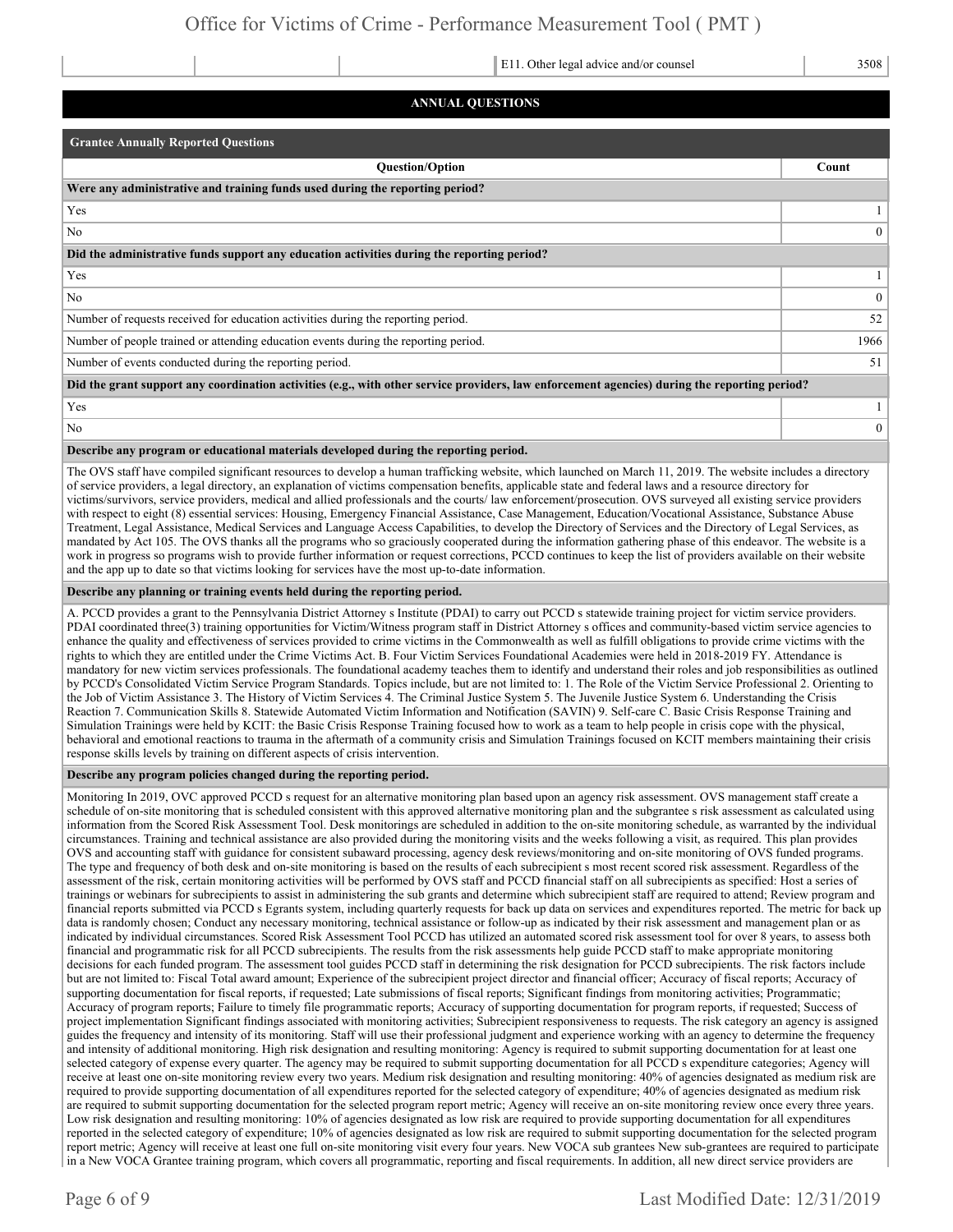required to participate in a 40-hour training program called Foundational Academy, which PCCD provides free of charge, four times per year. Within sixty days of grant award, all new recipients will be contacted by OVS to discuss any additional training or technical assistance needs. OVS will conduct a Project Evaluation Review to establish whether the agency is meeting its stated programs goals within one year of a grant award to new programs or substantially changed programs. PCCD staff will use their professional judgment on a case-by-case basis to determine if additional supporting documentation, on-site monitoring or technical assistance is needed.

#### **Describe any earned media coverage events/episodes during the reporting period.**

During this time period, there were a number of media announcements from local legislators or local agencies announcing the awarding of VOCA Funding. They include: https://www.pahouse.com/Ullman/InTheNews/NewsRelease/?id=107909

https://www.pasenate.com/frankel-costa-announce-grant-victims-tree-of-life-shooting/

https://www.pasenate.com/senator-santarsiero-announces-over-2-5-million-in-grants-for-bucks-county-victim-support-organizations/

https://www.goerie.com/news/20190615/state-representatives-announce-13-million-in-grants-for-erie-county-programs

https://www.pahouse.com/Matzie/InTheNews/NewsRelease/?id=107967

https://www.dailylocal.com/news/local/chesco-crime-prevention-gets-m-boost-in-federal-funding/article\_bb40bdd8-8fa7-11e9-a39f-c7279fd7a72f.html

https://www.dailylocal.com/news/local/agencies-that-help-chester-county-crime-victims-get-m-boost/article\_59d30abe-45c5-11e9-a6e3-33c6809ef624.html

#### **Describe any coordinated responses/services for assisting crime victims during the reporting period.**

On Saturday, October 27, 2018, a gunman entered Tree of Life Synagogue in Pittsburgh and opened fire killing eleven (11) and wounding another six (6). At the time of the shooting, there were 30-40 people inside the Synagogue. The initial response to this tragic event was coordinated by the Federal Bureau of Investigation (FBI). A Family Resource Center was established during the first week to meet the immediate needs of those inside the synagogue; family members; community members, etc. There was a diverse response at the Family Resource Center that included the PCCDs Office of Victim Services, and a local victim service agency located in Pittsburgh. Since this was deemed a federal crime, PCCDs Office of Victim Services have worked closed with federal partners on this incident, to include Victim Compensation Assistance. This tragic event will have long term effects on the victims, family members and community at large. Ongoing efforts include working with the federal government to apply for the Antiterrorism and Emergency Assistance Program (AEAP) Grant. Over the past year, PCCD OVS Staff, along with other federal partners, have participated in weekly calls with local organizations affiliated with the shooting that were facilitated by the federal government. These meetings culminated in a memorial service in October 2019. Additionally, from this tragedy, the Pittsburgh Resiliency Center was established and is known as the 10.27 Healing Partnership.

#### **Please discuss the major issues in your state that either assist or prevent victims from receiving assistance during the reporting period.**

A. There are four issues that may prevent a victim from seeking services or filing for compensation benefits. 1. The first barrier continues to be a language barrier. This can be difficult for local programs, especially when victims are seeking services from them or when they try to assist crime victims in filing for crime victims compensation. Some of the victim service programs have bi-lingual advocates and/or contract with Language Line to provide services to non-English speaking victims of crime. At the statewide level, PCCD has contracted with Language Line to assist non-English speaking crime victims. With the help of Language Line, PCCD s Office of Victims Services (OVS) can ensure that any crime victim can be informed of victims compensation eligibility requirements, available benefits, and have any of their questions answered. 2. The second challenge is a lack of public transportation in rural areas. Because of this barrier, some crime victims do not even attempt to contact a victim service agency because they feel they would not be able to access their services without transportation. This was identified yet again as part of VSAC s strategic planning. 3. The third challenge that continues to be identified by Pennsylvania s subrecipients is the lack of awareness of the availability of services and victims compensation. This continues to be a challenge identified by the state. In addition, despite victim service programs offering Victims Compensation assistance, many victims are not using the service, and some identify compensation as an unmet need. Lack of affordable, permanent, and quality housing is a pervasive issue across the state. It is unknown if it is a direct result of why a victim may not seek services, but there may be a tie-in and it cannot be ignored as a problem in PA. 4. VSAC and PCCD announced two (2) competitive funding announcements to address the priority areas and new services that were identified. In 2018 the following new services were identified: alternative therapy, coordination activities, emergency financial assistance, incarcerated victims, multi system response/MDT, peer support, procedural services, public awareness, relocation, short term care, substance abuse treatment, transitional housing, and transportation. The priority areas for 2019 included emergency shelter and housing, access to telehealth services, transportation, victim services for the elderly, LGBTQ community, people of color, victims with disabilities, immigrants, children, victims with limited English proficiency (LEP) and victims of financial crime.

#### **Please describe ways that your agency promoted the coordination of public and private efforts within the community to help crime victims during the reporting period.**

A. PCCD highly encourages collaboration at the local level. Collaborative planning and establishing partnerships enhance and strengthens services to victims. As part of the 2019 VOCA competitive solicitation, applicants were required to describe how they currently collaborate with other victim service providers and community partners. PCCD has received numerous letters of support, MOU s and other documentation from each applicant demonstrating the relevant, local, and collaborative approach for their proposed project. Collaborative efforts are also discussed in detail with each site visit performed. B. VOCA subrecipients provide information pertaining to coordination efforts on their annual reports to PCCD. Many of the victim service agencies receiving VOCA are involved with their county s Criminal Justice Advisory Boards (CJAB s). CJABs use a collaborative approach to formulate justice planning and innovative problem solving within all aspects of the Criminal Justice System. Currently, 65 of the 67 counties in Pennsylvania have CJABs.

#### **Please describe any notable activities at the grantee level during the reporting period that improved delivery of victim services.**

A. Pennsylvania s Commission on Crime and Delinquency (PCCD s) Victims Compensation Assistance Program provides many trainings to victim service advocates and allied professionals. The vast majority of these trainings are conducted on-line through WebEx. As a result, more individuals are receiving victims compensation assistance training and are better able to assist crime victims with submitting claims for victims compensation. PCCD offered over 85 trainings on various compensation topics. Training topics included: basic compensation; counseling expenses; loss of earnings, loss of support, DAVE, relocation expenses, stolen cash benefits, motor vehicle related crimes, myths about compensation, transportation expenses, funeral and burial expenses and restitution. A total of 1156 individuals were trained. C.A core responsibility of the Statewide Victims Services Advisory Committee (VSAC) is to advise PCCD on funding priorities for victim services. As a result, the VSAC was charged with advising PCCD on the most effective way to utilize Pennsylvania s VOCA increase. A cornerstone of the VSAC strategic planning process was the effective management of the increase in VOCA Victim Assistance funding to ensure that the existing victim services infrastructure in Pennsylvania was strengthened and enhanced to meet the new demands that have emerged in terms of shifting demographics, crime trends, un-served or underserved victims and technology needs. As a result, the strategic plan developed by VSAC consisted of a two-part funding framework for VOCA funding in 2016. The first part was a non-competitive solicitation, focused on building and strengthening the infrastructure at existing VOCA-funded victim service agencies across the state. The second part was a competitive solicitation open to both programs currently funded by PCCD with federal VOCA funding, as well as new applicants. In 2017, VSAC approved another competitive funding announcement. Vvictim service agencies across the Commonwealth will provide new VOCA eligible services and expanded services to victims of crime. D. The Lethality Assessment Program (LAP) is a nationally recognized, evidence-based initiative with demonstrated success in strengthening partnerships between law enforcement and domestic violence service providers. LAP is a two-pronged intervention process featuring a research-based lethality screening tool and accompanying protocols that enable law enforcement and other first responders to assess domestic violence victims, identify those at highest risk of being killed and immediately initiate contact. LAP gives on-scene police officers a brief screening tool to identify domestic violence victims at highest risk of being killed by their abusers. Officers can then connect those victims of domestic violence with life-saving services, thereby reducing domestic violence fatalities. The Lethality Assessment Program is currently being used in 49 counties across the state by 47 domestic violence programs working with 360 police departments. For Pennsylvania to maintain its reputation as a recognized leader in victims rights and services, it must have accomplished victim advocates in every county – large and small, urban and rural. To ensure that every victim, regardless of location or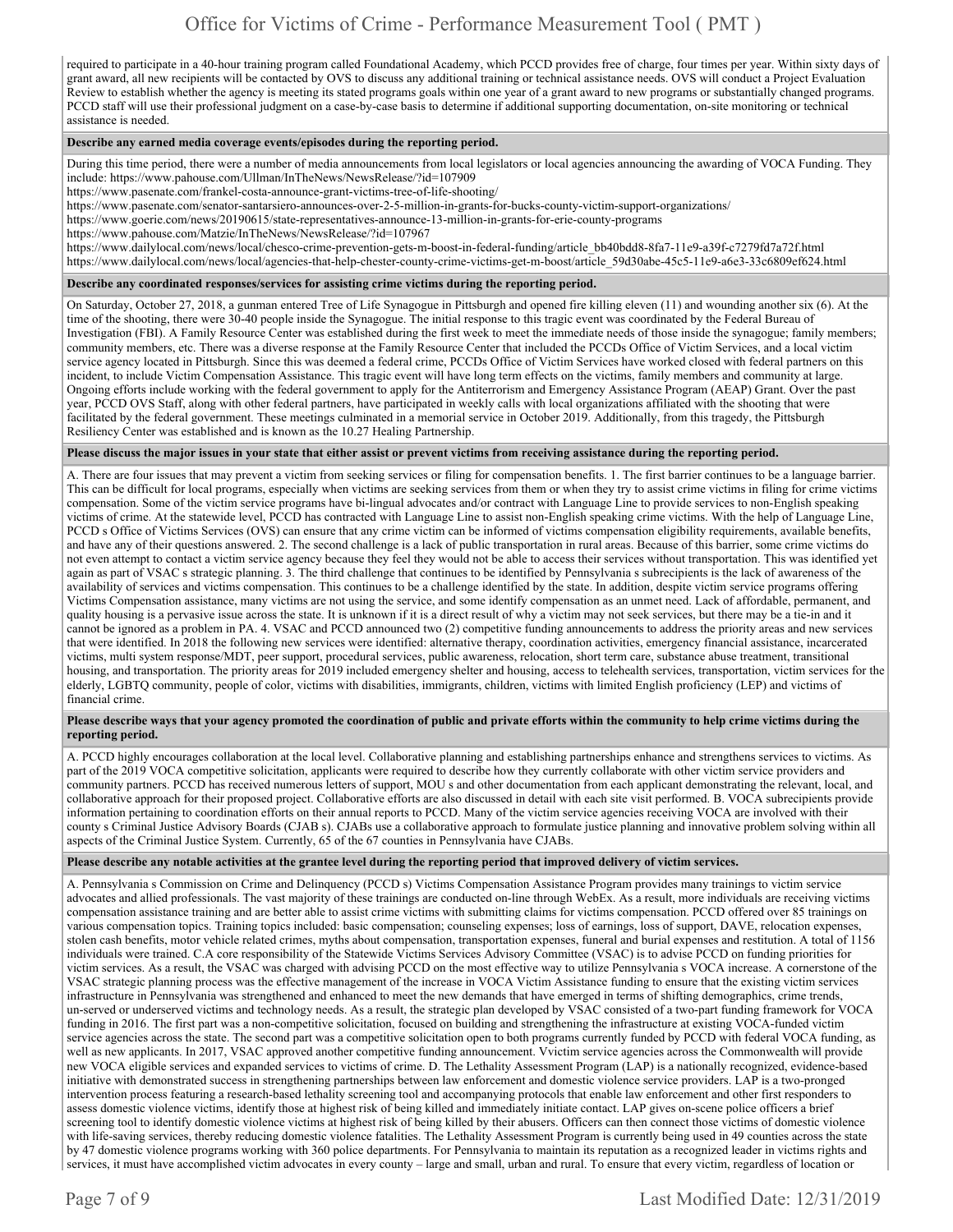crime, has access to quality, timely, and appropriate services, the Victims Services Advisory Committee (VSAC) and the Pennsylvania Commission on Crime and Delinquency (PCCD) adopted operational standards in 2007, for those agencies receiving grant funding. In addition, as part of receiving VOCA funding, sub grantees must meet standards established by the relevant oversight organizations, i.e. PCCD, PA Coalition Against Domestic Violence (PCADV), PA Coalition Against Rape (PCAR) and/or National Children s Alliance (NCA).

#### **Please discuss each priority (i.e., child abuse, domestic assault, sexual assault, and underserved) in which VOCA funds have been used to assist crime victims during the reporting period**

A. Case #1 - Child Abuse. This agency gave a presentation at an elementary school in regard to child abuse. The day after the agency presented the program to the 4th grade, the guidance counselor received a note from a student requesting to speak to her. The note disclosed that the 4th grade girl was being sexually abused by a family member. After meeting with the child, the guidance counselor was able to make a report to Childline. The results of the investigation were founded , and the abuser was removed from the home. B. Case #2 - Domestic Violence, Sexual Assault, Campus Violence. An Advocate met with a 30-something female at the PFA Office. The client was interested in modifying her temporary PFA. She was very distraught and wanted to make sure that her ex/and the father of her child could not receive their daughter on Monday (3 days away). Her main reason for this request was that she feared he was going to harm her during the custody exchange. The reason for this fear was her ex had violated the PFA the week prior and was arrested for harassment and simple assault. The client felt this had angered him to such an extent that he would physically harm or even kill her. Prior to the arrest he had been known to not show up at the police station for custody exchanges and then show up at her home to demand his daughter. He would also intentionally show up very late for custody exchanges in order to make the client late for work. In addition, he began asking for visitation on holidays that he and his family had never celebrated before. The client was feeling hopeless and felt that her ex was always able to manipulate the situation in order to punish her. A safety plan was devised for the next custody exchange. The Advocate then wrote up a modification to the PFA which reduced visitation and was more specific about holidays and timing. The Advocate left a message for the office and asked for an immediate call back to the client in order to help alleviate some of the helplessness the client was feeling and would feel over the weekend. While staying in contact with the client to make sure things were on track for the ICC hearing (violation of the PFA), the Advocate received a follow up email thanking Safe Home. The modified temporary PFA is in place with more specific times, dates and holidays for custody. The PFA also included an alcohol and drug evaluation along with a counseling program for Domestic Abuse Solutions a special condition was added by the judge to monitor his compliance. If the father does not complete the program, he will be held in contempt of court again. C.Case #3 - Sexual Assault. A 31-year-old female victim of sexual assault started services with an advocate that accompanied her to the Forensic Rape Exam. The client continued to work with Victim Services receiving ongoing individual counseling, which she successfully completed. Goals included boundary setting, symptom management and coping skills, self-care. While receiving counseling she reported that the was the victim of a burglary. She worked with her counselor to manage re-traumatization symptoms. At the end of her work with this agency she reported the following through an ESQ. "No matter what I needed, questions, answers, support, Victim Services was available to help. My advocate really helped to prepare me with essential coping skills. The advocate was amazing at the hospital and stuck with me through the entire process." D.Case #4 - Elderly (Underserved). The LTC advocate was alerted to a medically vulnerable partially paralyzed older woman who resides in a nursing home and depends on staff for all personal care. According to the police report, two staff stole her American Express card and accessed other confidential information from her nursing home file. With this personal information, they broke into her personal bank account and stole her money. The LTC advocate worked with this victim for nearly a year. The two defendants negotiated a guilty plea, a favorable outcome for the resident and her family. E.Case #5 - Immigrant/LEP Victim (Underserved). Advocate working with client who is a survivor of Domestic Violence. Initially the client came to seek support with the agency s LDVP as she had little to no knowledge of her rights as a victim of Domestic Violence. Although a police report was filed, the client decided not to move forward with a protection from abuse order as she was extremely concerned of the possible outcomes. When moving forward with the created VCAP claim, this caused some barriers for the client with obtaining Victims compensation, as VCAP requires full cooperation with Law Enforcement. We did not give up and continued to advocate. With the collaboration of the client, victim services and LDVP the client slowly began to meet VCAP progress. After providing collaborative supporting documentation and advocacy, the client was finally approved for counseling expenses and \$1,000.00 in relocation reimbursement.

#### **Please briefly describe efforts taken to serve Victims of Federal crime during the reporting period.**

On Saturday, October 27, 2018, a gunman entered Tree of Life Synagogue in Pittsburgh and opened fire killing eleven (11) and wounding another six (6). At the time of the shooting, there were 30-40 people inside the Synagogue. The initial response to this tragic event was coordinated by the Federal Bureau of Investigation (FBI). A Family Resource Center was established during the first week to meet the immediate needs of those inside the synagogue; family members; community members, etc. There was a diverse response at the Family Resource Center that included the PCCDs Office of Victim Services, and a local victim service agency located in Pittsburgh. Since this was deemed a federal crime, PCCDs Office of Victim Services have worked closed with federal partners on this incident, to include Victim Compensation Assistance. This tragic event will have long term effects on the victims, family members and community at large. Ongoing efforts include working with the federal government to apply for the Antiterrorism and Emergency Assistance Program (AEAP) Grant. Additionally, Many of the victim services agencies that receive VOCA funding in Pennsylvania are rape crisis centers and/or domestic violence agencies. All the victim services agencies provide the same level and quality of services to federal crime victims as are provided to state crime victims. Sub-grantees have reported that in order to serve federal crime victims they have created and/or maintained relationships and responded to referrals from the FBI Victim Witness Specialist and the US Attorney s Office Victim Witness Coordinator; received extensive training in trafficking and related offenses; provided services for victims of federal crime served by the Federal Courthouse; and developed a productive working relationship with the U.S. Securities and Exchange Commission to address the financial exploitation of seniors.

#### **Please identify any emerging issues or notable trends affecting crime victim services in your state during the reporting period.**

A. Human Trafficking. Act 105 of 2014 amends Pennsylvania s Crimes Code to include the offense of Human Trafficking. Act 105 provides for the prosecution of traffickers by giving law enforcement tools needed to go after traffickers through codification of the specific acts traffickers commit and means traffickers use; it calls for the prevention of human trafficking by working to develop, expand or strengthen programs for victims of human trafficking; and it protects survivors of human trafficking by making them eligible for vacating prior convictions, diversionary programs, confidential case management, and/or civil legal remedies. In 2018, Pennsylvania passed Act 130: Pennsylvania s Safe Harbor for Sexually Exploited Children. Pennsylvania s Safe Harbor law immunizes sexually exploited children from criminal prosecution for the crimes of prostitution and obstruction of the highway; mandates that Pennsylvania s DHS develop a statewide response protocol for county child protective service agencies to follow in identifying and responding to child victims of sexual exploitation; requires the Pennsylvania State Police and the Municipal Police Officers Education and Training Committee to train law enforcement officers on Human Trafficking; gives the Pennsylvania Office of Attorney General concurrent jurisdiction over the crime of human trafficking, and establishes a fund for victim services and awareness through the levying of a fine on convicted traffickers and sex buyers. Both Act 104 and Act 130 have brought Pennsylvania in line with other states in addressing the crime of human trafficking. There is a need for sustained training and education for law enforcement, prosecution, the courts, child protective service workers and others to reap the desired benefits of the legislation. As victims are identified, there is a growing awareness of the need to develop a more robust service structure to meet their needs. During the reporting period, Pennsylvania used its VOCA competitive solicitation process to encourage local victim service programs to develop services for trafficking victims. At the state level, PCCD is working with the Administrative Office of the Pennsylvania Courts, the Pennsylvania DHS, the PCAR, PCADV, the Pennsylvania Chiefs of Police Association and the Pennsylvania District Attorneys Association to develop resources, training and share information to start to build an infrastructure to address this emerging trend in criminal victimization. B. Elderly Victims and People with Disabilities. Pennsylvania had 18,349 reports of abuse in FY 2013-14 and 32, 253 reports in FY 2017-18 for adults over 60 which is a 75% increase during that time. In FY 2017-18 there were 23,552 investigations for adults over 60 which was a 15% increase from the previous year. Of those investigations there were 8408 substantiated cases of abuse was a 22% increase from the previous year. In FY 2013-14 there were 2473 reports of abuse for adults under 60 and 12,684 in FY 2017-18 which is a 413% increase. In FY 2017-18 there were 8845 investigations for adults under 60 which is a 43% increase from the previous year. Of those investigations, 4,450 were substantiated which is a 55% increase from the previous year. Currently, there are over 3 million Pennsylvanians age 60 or older which is nearly 24% of the total population of 12.8 million. By 2040, Pennsylvanians age 60 or older will grow by another 30% to 4 million. One in three Pennsylvanians will be age 60 or older. The data shows that abuse of elderly Pennsylvanians is on the rise. This is due to the increase of aging Pennsylvanians as well as an